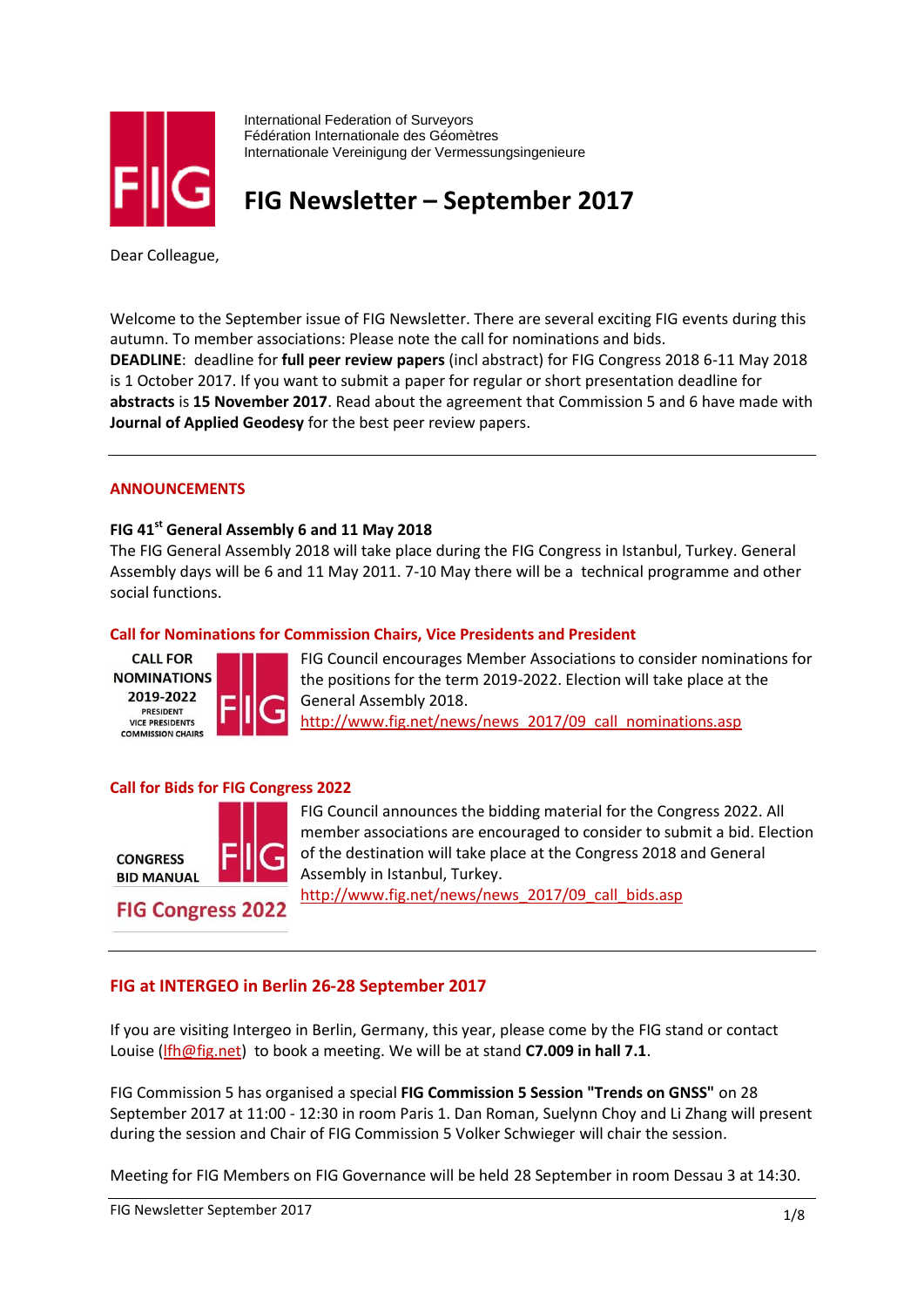# **Article of the Month – September 2017**

Each month on the FIG web site we publish a paper called the Article of the Month. September 2017 is written by Wallace MUKUPA, China, Gethin Wyn ROBERTS, United Kingdom, Craig Matthew HANCOCK, China, Khalil AL-MANASIR, China : Correction of Terrestrial LiDAR Data Using a Hybrid Model.

This paper is a peer review paper that was presented at the FIG Working Week 2017. Wallace Mukupa received a ph.d. grant from FIG Foundation in 2016 and one of the results is this peer review paper. In this paper, a hybrid method for correcting intensity data is presented. [www.fig.net/resources/monthly\\_articles/2017/mukupa\\_etal\\_september\\_2017.asp](http://www.fig.net/resources/monthly_articles/2017/mukupa_etal_september_2017.asp)

In the July/August newsletter you could read about Wallace Mukupa and his ph.d. grant and grant to attend FIG Working Week:

[www.fig.net/news/news\\_2017/08\\_foundation\\_phd-grant.asp](http://www.fig.net/news/news_2017/08_foundation_phd-grant.asp)

Please also note the call from FIG Foundation:

#### **FIG Foundation Academic Research Grant 2018 and Ph.D. Scholarships 2018**



FIG Foundation offers two types of grants: **Academic Research Grants** of up to 40,000 euros spread over four years. The grants are aimed at emerging researchers on the threshold of their research career http://www.fig.net/figfoundation/2018 research grants.asp **Ph.D. Scholarship Grants** of up to 4,000 euros to PhD students http://www.fig.net/figfoundation/2018 phd scholarship.asp

# **FIG Congress 2018 – Call for Papers – Note the deadlines**

Let's Meet in Istanbu





Istanbul Convention and Congress Centre, located in the city center of Istanbul,

attachtions

The Congress is organised by FIG and the Turkish Chamber of Survey and Cadaster Engineers (CSCE) and will take place **6 – 11 May 2018 in Istanbul, Turkey**. We are certain that Istanbul will exceed in meeting all requirements and expectations for a memorable and successful Congress. This geographical area has not hosted any FIG Congress and General Assembly before. Istanbul is one of the most impressive and attractive cities at the crossroads of Europe and Asia, where unique beauties of the West and the East come together.

conveniently close to hotels and The overall theme of the large 4-year Congress is: *Embracing our smart world where the continents connect: enhancing the geospatial maturity of societies*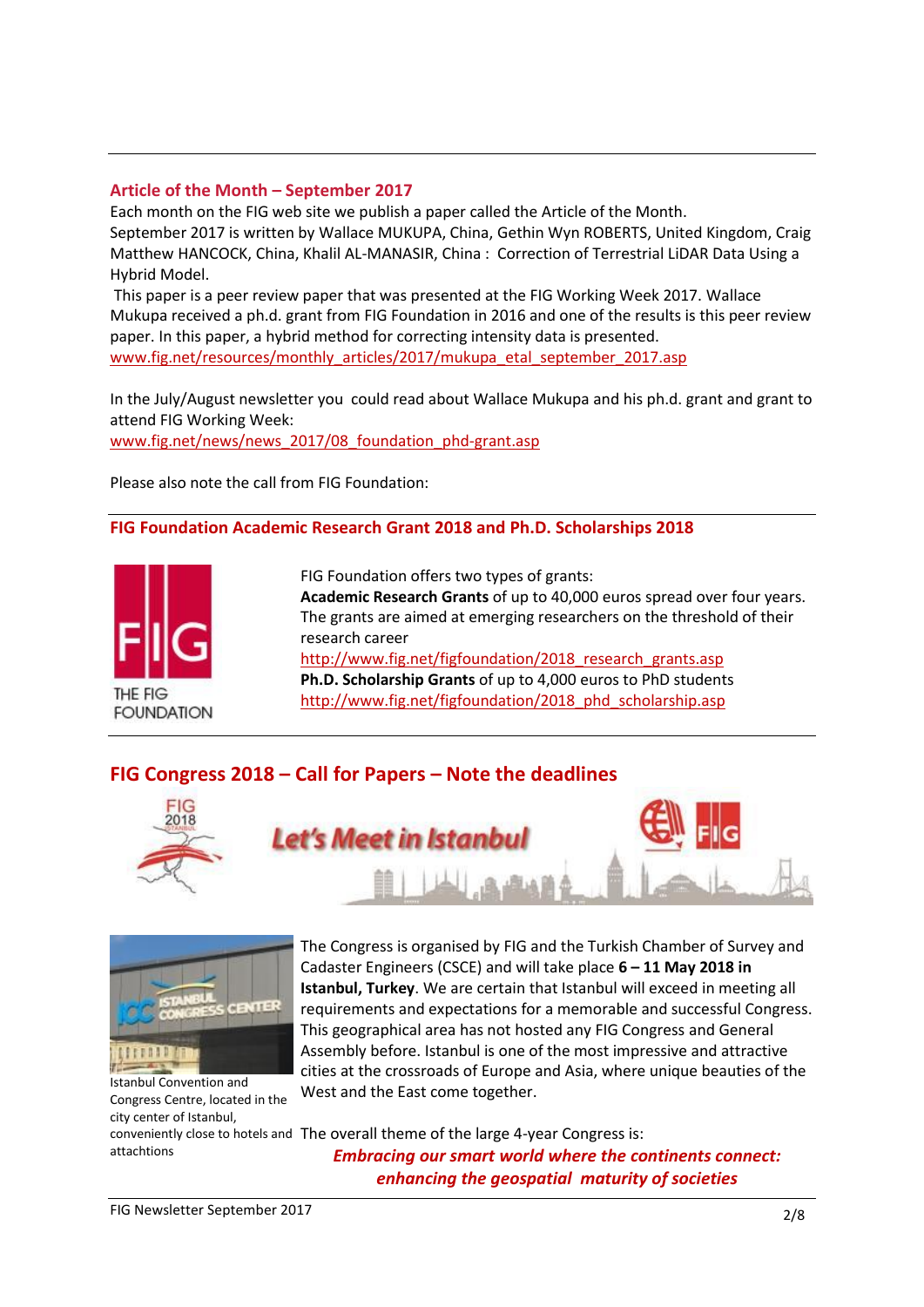

The view from Istanbul Convention Center to the city centre.

The four day conference will offer an exciting and variated choice of technical sessions, technical tours and of course also the opportunity to explore the wonderful city and surroundings of Istanbul as well as the famous Turkish hospitality.

#### **Exhibition and sponsorship**

It is now time to secure your special sponsorship and a stand at the exhibition. The exhibition will be built up in the hallways of the session rooms and will therefore be well visited throughout the conference days. Read more about your opportunities at: <http://www.fig.net/fig2018/sponsors.htm>



Istanbul is the only city in the world built on two continents and stretches along the two shores of the Bosphorus that links the Sea of Marmara in the South with the Black Sea in the North

**Call for Papers – your participation in the technical programme** Prepare your own attendance. The Call for Papers is out, and please note the deadlines for:

Peer Review Papers: 1 October (full paper) and Normal papers: 15 November (abstracts)

Read the call for papers and the specific focus of the 10 FIG commissions, the Networks, Permanent institutions and the current Task Forces at [www.fig.net/fig2018/call.htm](http://www.fig.net/fig2018/call.htm)

#### **Conference information**

Stay updated – visit the congress site: [www.fig.net/fig2018](http://www.fig.net/fig2018) which is updated regularly.

# **NEWS FROM FIG COMMISSIONS AND NETWORKS**

# **Commission 5 and 6 delegates and friends – look here**

The deadline, the 1st October, for papers to be peer-reviewed for the FIG Congress Istanbul Turkey in May next year is approaching.

The FIG Commissions 5 and 6 have an agreement with the Chief Editor of the **Journal of Applied Geodesy: after the Working Week the best peer-reviewed scientific papers** can be published in a special issue of this journal.

We hope to give researchers and scientists from all around the world an additional motivation to attend the FIG Congress, and at the same time the opportunity to publish their valuable research results in a well-known Journal.

The process will be as follows:

- you have to include your paper into the FIG peer-review process
- the paper is successfully accepted and rated by the reviewers as well as and presented at the Working Week
- the commission officers will decide on the base of the reviewer ratings about the scientific quality of the paper
- the authors of the best papers will be contacted by the Commission chairs, if they are willing to publish in the Journal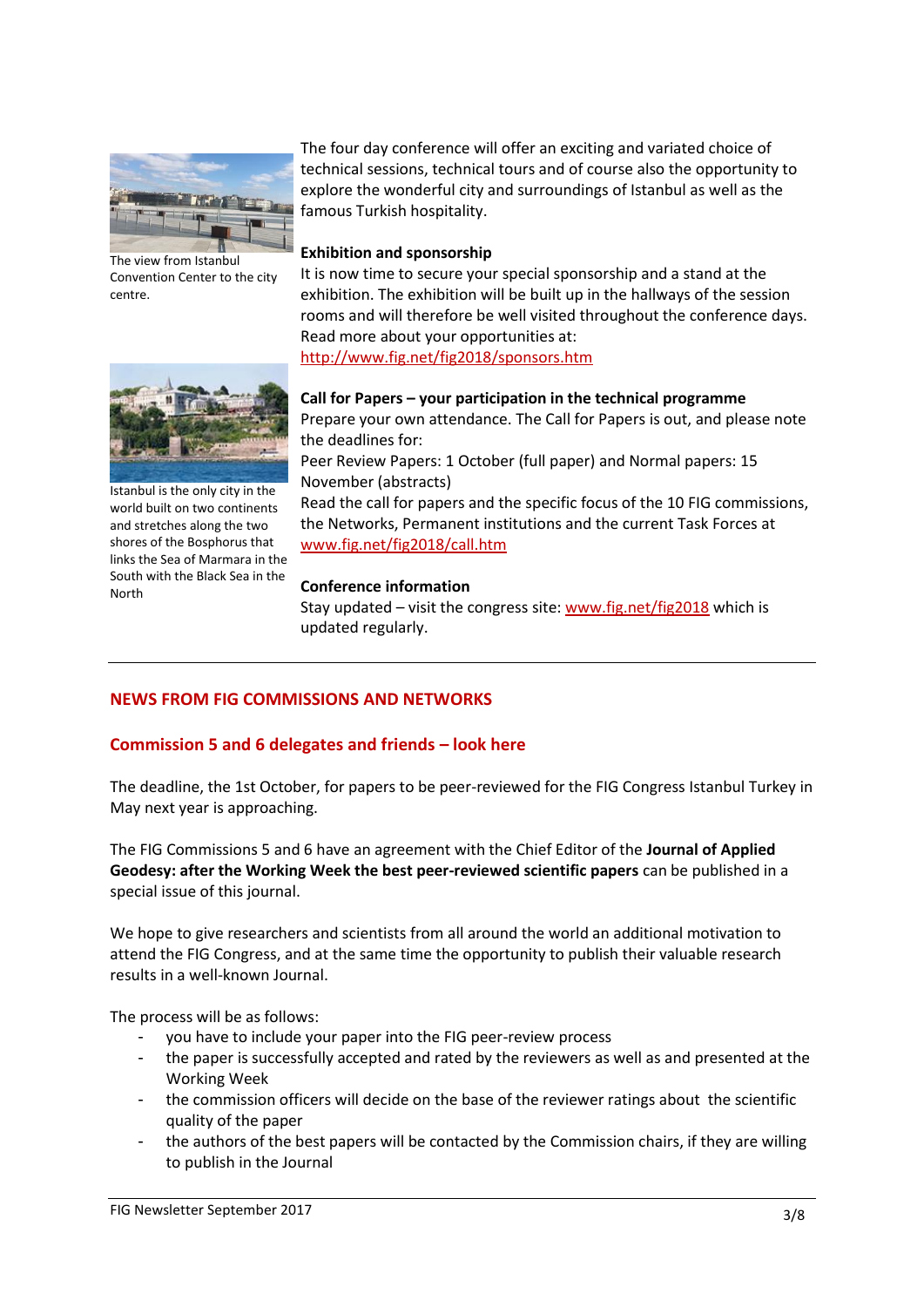- the peer-review process of the Journal of Applied Geodesy will start

Ivo Milev **Volker Schwieger** 

Chair Commission 6 Chair Commission 5

# **Newsletters**

**Commission 2 Newsletter:**  [www.fig.net/organisation/comm/2/activities/newsletters/com\\_2\\_newsletter\\_september\\_2017.pdf](http://www.fig.net/organisation/comm/2/activities/newsletters/com_2_newsletter_september_2017.pdf)

#### **Commission 3 Photo gallery from FIG Working Week 2017:**

[www.fig.net/organisation/comm/3/activities/picture\\_gallery/2017\\_ww\\_picture\\_gallery.asp](http://www.fig.net/organisation/comm/3/activities/picture_gallery/2017_ww_picture_gallery.asp)

#### **Commission 5 Newsletter:**

[www.fig.net/organisation/comm/5/activities/newsletters/2017\\_07\\_comm5\\_newsletter\\_wwreport.p](http://www.fig.net/organisation/comm/5/activities/newsletters/2017_07_comm5_newsletter_wwreport.pdf) [df](http://www.fig.net/organisation/comm/5/activities/newsletters/2017_07_comm5_newsletter_wwreport.pdf)

#### **Commission 9 Newsletter:**

[www.fig.net/organisation/comm/9/activities/newsletter/NewsletterFIGcom9June2017.pdf](http://www.fig.net/organisation/comm/9/activities/newsletter/NewsletterFIGcom9June2017.pdf)

#### **Events**

#### **Africa Regional Network:**

*2017 Africa FIG Regional network: East Africa Capacity Development Workshop* will be held 21 - 23 November 2017 in Rwanda. The challenge of Sustainable Urbanisation: What does it take for Land Professional to lead and support Country Infrastructure Endeavours?

A further great partnership opportunity has been brokered with ESRI Rwanda, and our host will be our FIG Academic Member INES Ruhengeri - Institute of Applied Sciences. Together we will hold the 2017 ARN workshop in Rwanda. Read more and see the programme: [www.fig.net/organisation/networks/capacity\\_development/africa/events/2017\\_musanze/index.asp](http://www.fig.net/organisation/networks/capacity_development/africa/events/2017_musanze/index.asp)

#### **Asia/Pacific Regional Network:**

The Geospatial Information Authority of Japan (GSI) , FIG Asia Pacific Capacity Development Network, and the UN Global Geospatial Information Management for Asia and the Pacific Working Group 1 are jointly hosting a one day meeting on "Regional Challenges, Benefits and Opportunities of Exchanging Geodetic Data" on 16 October 2017, at the Kumamoto City International Centre in Kumamoto Prefecture, Japan.

This meeting with United Nation Asia Pacific country member delegates will workshop -

- **the social, technical, environmental and economic benefits and opportunities of accessing** and sharing geodetic data;
- open geodetic data and access policies;
- geodetic data / licencing agreements; in particular the UN-GGIM Compendium on Licensing Geospatial Information;
- **the state of play of geodetic data sharing in Asia;**
- geodetic data that should be shared and accessible; and
- examine solutions to challenges, impediments and the way forward.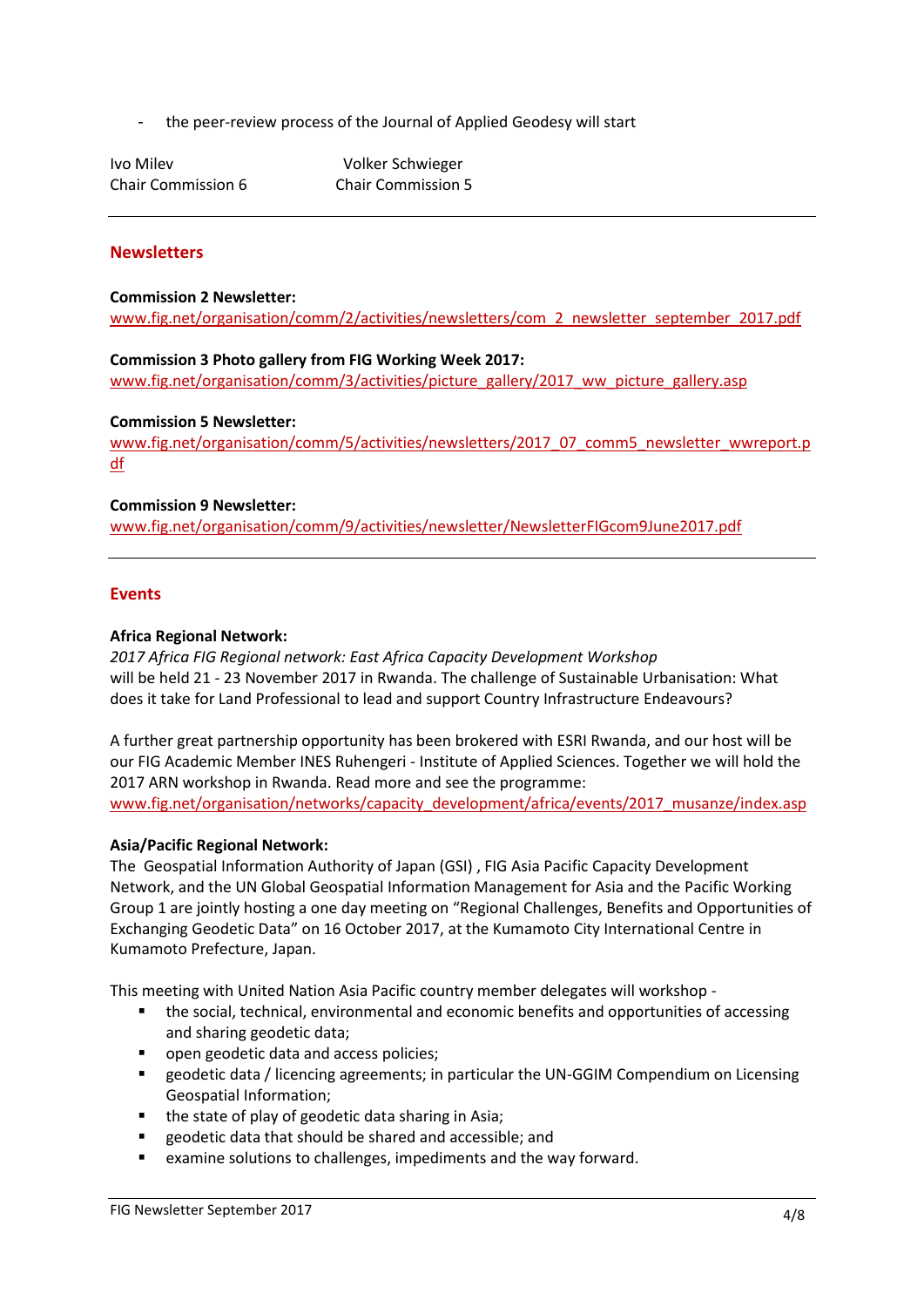For more information about this meeting please navigate to - [https://gsi-intl.github.io/ggim-ap](https://gsi-intl.github.io/ggim-ap-kumamoto/)[kumamoto/](https://gsi-intl.github.io/ggim-ap-kumamoto/) This meeting will be convened prior to the UN GGIM AP Plenary Meeting 17-19th October 2017 - [http://www.un-ggim-ap.org/meetings/pm/6th/201707/t20170704\\_389286.shtml](http://www.un-ggim-ap.org/meetings/pm/6th/201707/t20170704_389286.shtml)



The 2017 FIG Commission 3 Annual Meeting and Workshop with the overall theme "Volunteered Geographic Information: Emerging Applications in Public Science" will be held 27-30 November 2017. The workshop will provide the opportunity for delegates and contributors to present their research and experience on development and use of Voluntary Geographic Information, Geographic Information System, Spatial Information Management, crowdsourcing and Spatial Data Information systems and procedures.

Full paper submission deadline and extended abstract deadline: 14 September 2017

Web site: [www.fig.net/organisation/comm/3/com3fig.wixsite.com/fig-commission3-2017](http://www.fig.net/organisation/comm/3/com3fig.wixsite.com/fig-commission3-2017)

# FIG Commission 7 4th - 8th December 2017 - Cartagena Colombia

The FIG Commission 7 Annual Conference and Meeting is taking place between 4 – 8 December 2017 in Cartagena, Colombia. This event will also host a conference focused on Cadastre for emergencies and disasters: Challenges and opportunities for islands and coastlines.

The FIG Commission 7 Annual Conference is the meeting par excellence that brings together surveyors from around the world so they can share and learn about the latest developments in cadastre and land management as well as contributing experience and knowledge in terms of their environments and individual activities. It is a one-off opportunity for participants from all over the world –both professional members of the FIG Commission 7 and interested members of the public– to share their points of view.

Web site: http://fig717.net/en/home-2/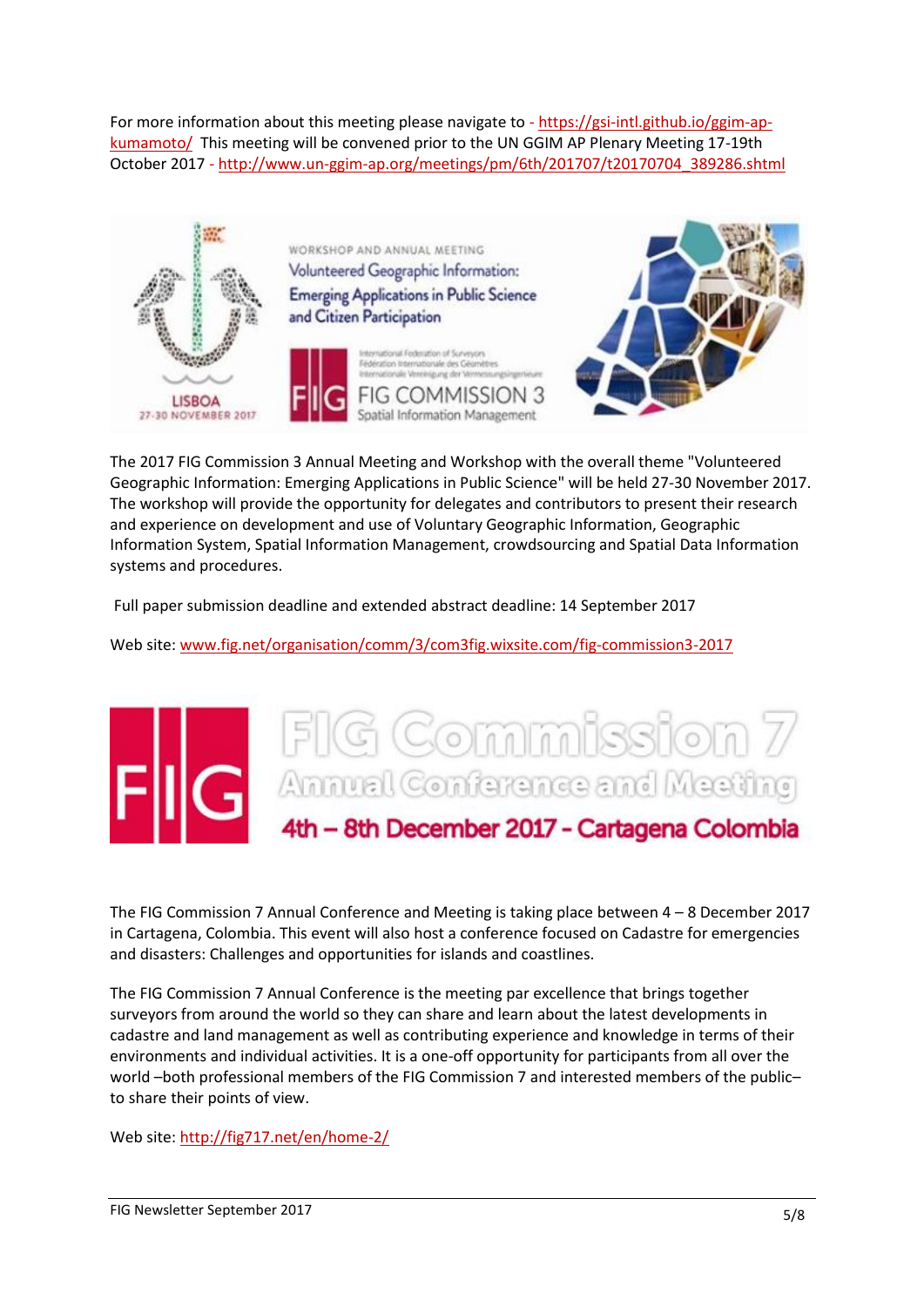#### **PUBLICATIONS**





2016 was an exciting and busy year for FIG. The Annual Review highlights some of the activities and achievements throughout the year. [www.fig.net/news/news\\_2017/05\\_annual\\_review.asp](http://www.fig.net/news/news_2017/05_annual_review.asp) 

#### **JOB OPPORTUNITIES**

University of Calgary: Assistant Professor, Geographic Information Science, Department of Geomatics Engineering

<http://www.fig.net/about/jobs/index.asp>

#### **EVENTS**

#### **26-28 September 2017, Berlin, Germany**

*InterGeo* Organised by DVW Web site: **<http://www.intergeo.de/>**

#### **5-6 October 2017, Hanoi, Vietnam**

International Conference on Geo-Spatial Technologies and Earth Resources GETR-2017, organised by Hanoi University of Mining and Geology (HUMG) and VGCR (co-organiser of FIG Working Week 2019).

Web site: <http://ism2017.humg.edu.vn/>

#### **5-6 October 2017, Vienna, Austria**

Common Vision Conference 2017 - "Tradition meets Innovation". Hosted by the BEV - Austrian Federal Office for Metrology and Surveying and is embedded in the celebration of "200 Years of Cadastre in Austria. Supported by FIG.

Website: <http://www.bev.gv.at/>

#### **10-12 October 2017, Singapore**

The Year in Infrastructure 2017Organised by Bentley Systems and Supported by FIG. Web site: [www.bentley.com/en/yii/home](http://www.bentley.com/en/yii/home)

#### **18-20 October 2017, Lisbon, Portugal**

Ingeo 2017. Organised by the Department of Survyeing STU Bratislava (Slovakia) and LNEC Lisbon (Portugal), Co-sponsored by FIG Commission 6 Web site: **[http://ingeo2017.lnec.pt](http://ingeo2017.lnec.pt/)**

#### **22-24 October China, Xiamen China**

ChinterGeo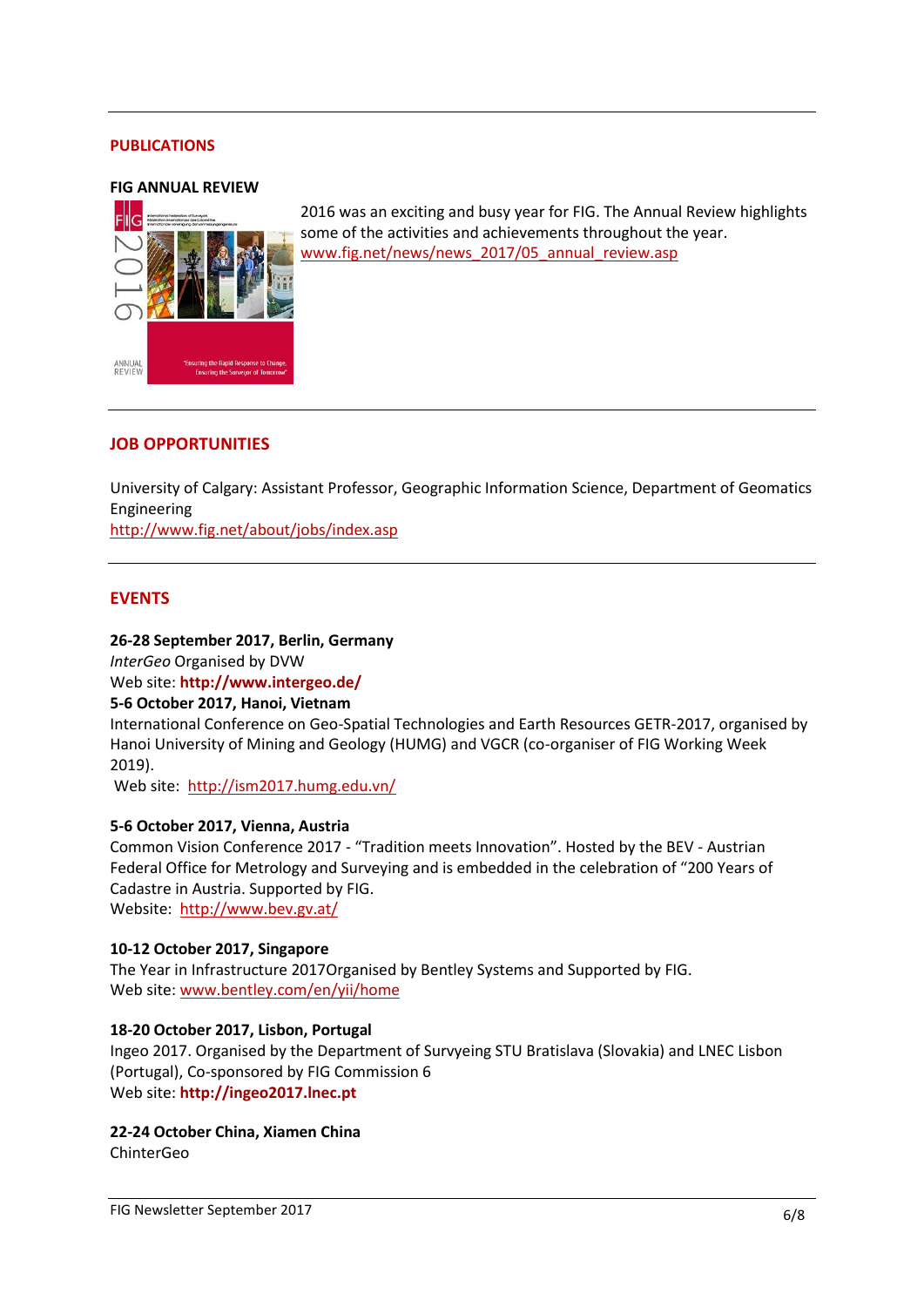# **FIG on Social Media**

Remember that you can follow FIG on the social media. If you have not already joined, join us today: Facebook:<https://www.facebook.com/#!/internationalfederationofsurveyors> Twitter: [https://twitter.com/FIG\\_NEWS](https://twitter.com/FIG_NEWS) LinkedIn: [http://www.linkedin.com/groups?gid=2669121&trk=myg\\_ugrp\\_ovr](http://www.linkedin.com/groups?gid=2669121&trk=myg_ugrp_ovr) 

#### **Subscribe to the FIG Newsletter**

The monthly Newsletter is mailed to all members, commission delegates and all interested partners. FIG offers the Newsletter to all members of member associations and other interested in FIG. If you don't already get your copy you can order it now at: [www.fig.net](http://www.fig.net/pub/subscriptions/getnewsletter.htm)

If you want to cancel your subscription please send an email to the FIG office, email: [FIG@fig.net.](mailto:FIG@fig.net)

FIG Newsletter brings you latest information about FIG and its activities. The information referred here is in full length available on the FIG web site. Thus the Newsletter is produced to inform you what has happened recently and what interesting things are going to take place in the near future. The FIG Newsletter is circulated monthly or bi-monthly by e-mail. The referred articles are in English and written in a way that you are able to extract them to your national newsletters or circulate to your members and networks.

Kind regards,

**Ms. Louise Friis-Hansen**  Director



International Federation of Surveyors Fédération Internationale des Géomètres Internationale Vereiningung der Vermessungsingenieure

International Federation of Surveyors Kalvebod Brygge 31-33 DK-1780 Copenhagen V Tel. + 45 3886 1081 Direct: + 45 9391 0810 [louise.friis-hansen@fig.net](mailto:louise.friis-hansen@fig.net)  [www.fig.net](http://www.fig.net/)

[www.fig.net](http://www.fig.net/)



**FIG Congress 2018, 6-11 May 2018, Istanbul, Turkey** Web site[: www.fig.net/fig2018](http://www.fig.net/fig2018)



**FIG Working Week 2019, 22 - 26 April 2019 in Hanoi, Vietnam** Web site[: www.fig.net/fig2019](http://www.fig.net/fig2019)